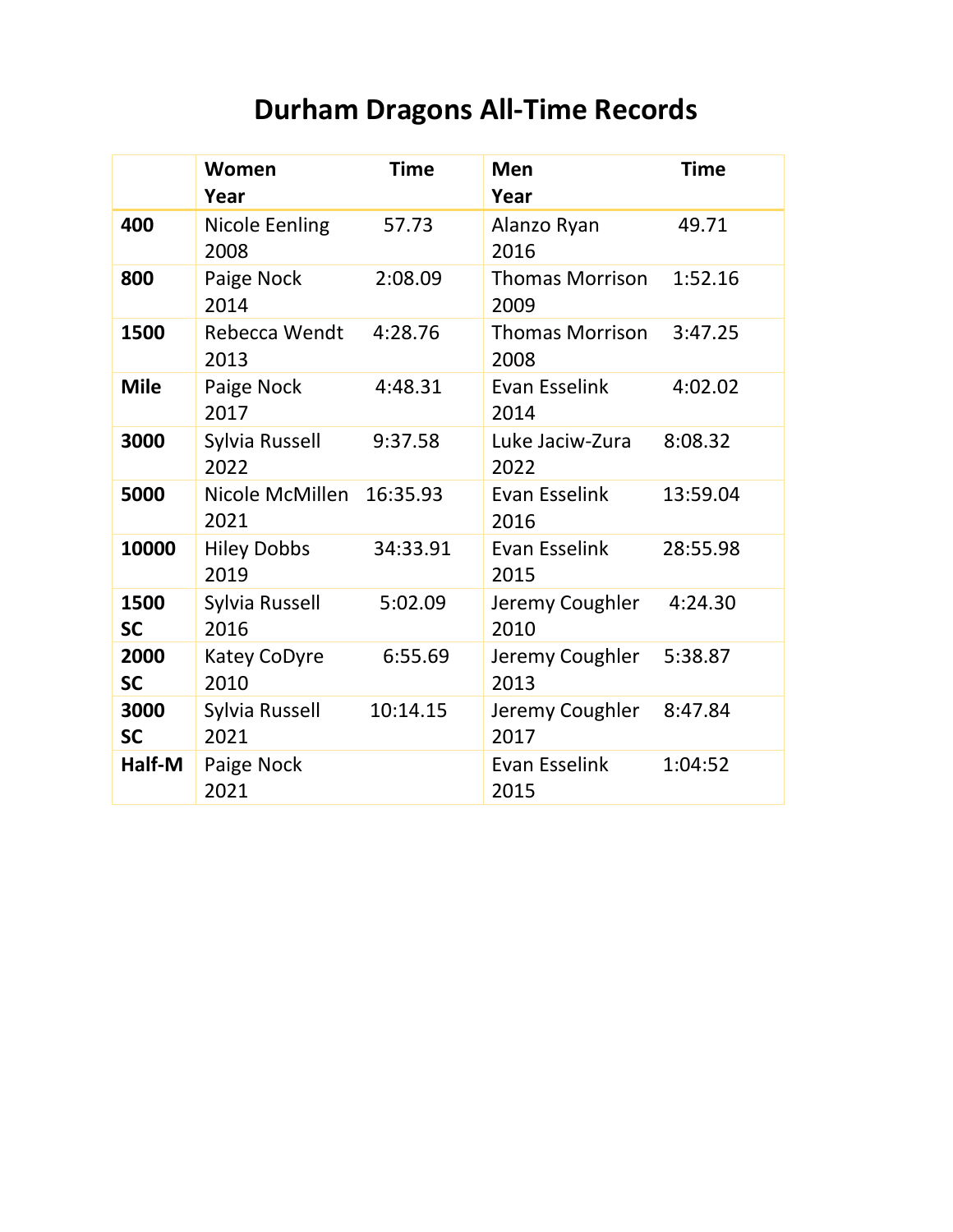## **Durham Dragons Midget Records**

|                   | <b>Girls</b>                   |         | <b>Boys</b>                      |         |
|-------------------|--------------------------------|---------|----------------------------------|---------|
| 400               | Carley Dart<br>2003            | 58.92   | <b>Tyler Leggo</b><br>2008       | 53.65   |
| 800               | Ella Jackson<br>2019           | 2:11.90 | <b>BJ</b> Cunliffe<br>2007       | 1:59.73 |
| 1500              | Rebecca Wendt<br>2010          | 4:36.27 | Thomas Witkowicz 4:04.98<br>2015 |         |
| 3000              | Rebecca Wendt 10:05.64<br>2010 |         | Thomas Witkowicz 8:47.94<br>2015 |         |
| 1500<br><b>SC</b> |                                |         | Jeremy Coughler 4:24.30<br>2010  |         |
| 2000<br><b>SC</b> | Catie Kramer                   |         |                                  |         |
| 300H              |                                |         | <b>Cameron Bruce</b><br>2015     | 40.87   |
| 5km               | Rebecca Wendt 17:50.00<br>2010 |         |                                  |         |

## **Durham Dragons Junior Records**

|                   | <b>Girls</b>           |          | <b>Boys</b>                     |         |
|-------------------|------------------------|----------|---------------------------------|---------|
| 400               | Nicole Eenling<br>2008 | 57.73    | Dustin Eldridge<br>2004         | 51.71   |
| 800               | Cora Henderson<br>2022 | 2:14.89  | <b>BJ Cunliffe</b><br>2008      | 1:56.25 |
| 1500              | Cora Henderson<br>2022 | 4:38.77  | Xavier King<br>2011             | 3:57.36 |
| 3000              | Kansas MacKay<br>2016  | 9:58.79  | Jeremy Coughler 8:34.58<br>2011 |         |
| 1500<br><b>SC</b> | Katey CoDyre<br>2010   | 5:02.33  |                                 |         |
| 2000<br><b>SC</b> | Katey CoDyre<br>2010   | 6:55.69  | Jeremy Coughler<br>2011         | 6:10.92 |
| 300h              |                        |          | <b>Cameron Bruce</b><br>2016    | 39.36   |
| 5km               | Kansas MacKay<br>2016  | 18:16.00 |                                 |         |